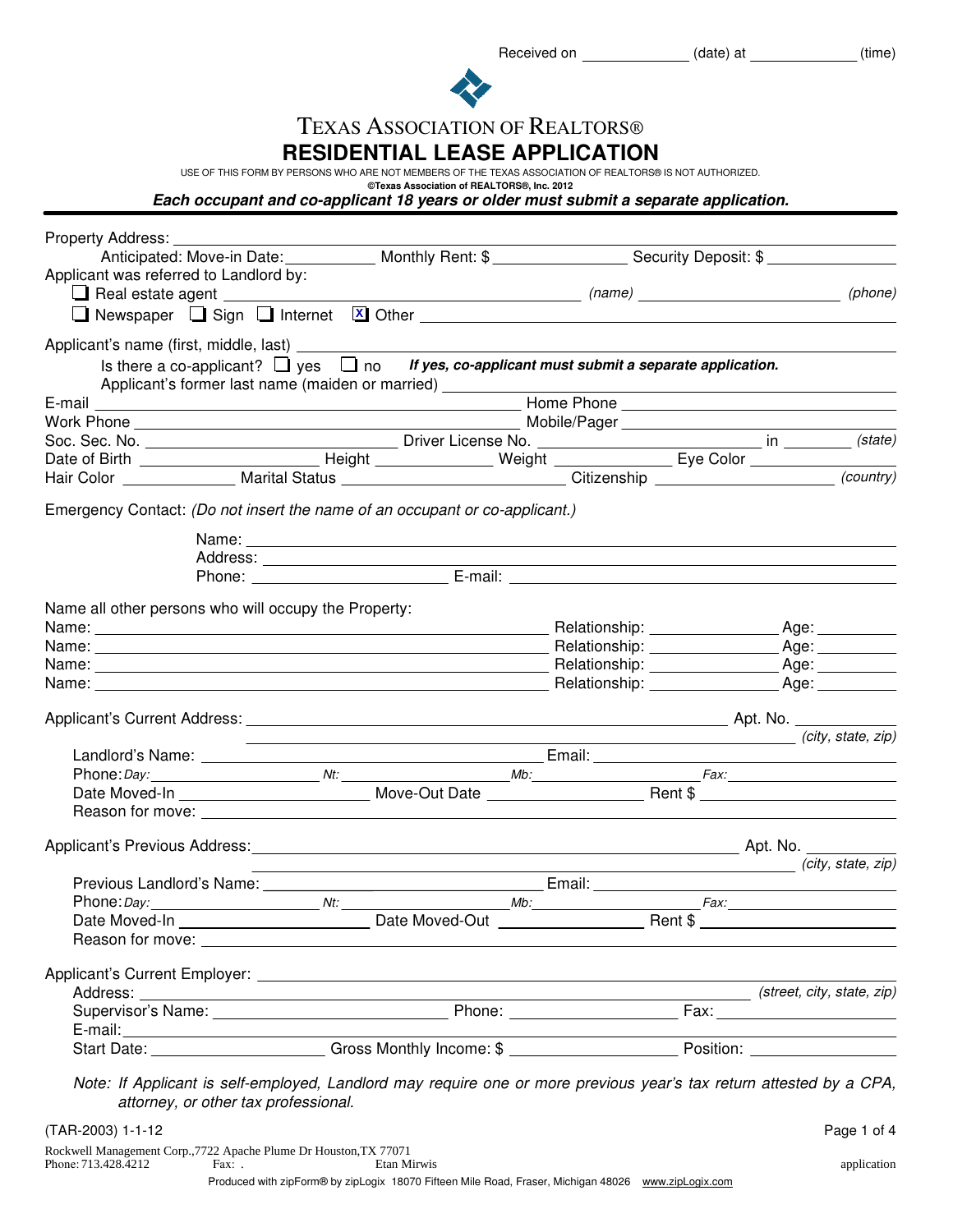| Residential Lease Application concerning |  |  |
|------------------------------------------|--|--|
|------------------------------------------|--|--|

|                                                                                                                                                                                                                                                                                                                                                                                                                                                                                                                                                                                                                                                                                                                                                                                                                       |       |                                                                            |                                                           | (street, city, state, zip)                                                      |
|-----------------------------------------------------------------------------------------------------------------------------------------------------------------------------------------------------------------------------------------------------------------------------------------------------------------------------------------------------------------------------------------------------------------------------------------------------------------------------------------------------------------------------------------------------------------------------------------------------------------------------------------------------------------------------------------------------------------------------------------------------------------------------------------------------------------------|-------|----------------------------------------------------------------------------|-----------------------------------------------------------|---------------------------------------------------------------------------------|
|                                                                                                                                                                                                                                                                                                                                                                                                                                                                                                                                                                                                                                                                                                                                                                                                                       |       |                                                                            |                                                           |                                                                                 |
|                                                                                                                                                                                                                                                                                                                                                                                                                                                                                                                                                                                                                                                                                                                                                                                                                       |       |                                                                            |                                                           |                                                                                 |
|                                                                                                                                                                                                                                                                                                                                                                                                                                                                                                                                                                                                                                                                                                                                                                                                                       |       |                                                                            |                                                           |                                                                                 |
| Describe other income Applicant wants considered: _______________________________                                                                                                                                                                                                                                                                                                                                                                                                                                                                                                                                                                                                                                                                                                                                     |       |                                                                            |                                                           |                                                                                 |
| List all vehicles to be parked on the Property:                                                                                                                                                                                                                                                                                                                                                                                                                                                                                                                                                                                                                                                                                                                                                                       |       |                                                                            |                                                           |                                                                                 |
| Year<br>Make<br><b>Type</b>                                                                                                                                                                                                                                                                                                                                                                                                                                                                                                                                                                                                                                                                                                                                                                                           | Model |                                                                            | License/State                                             | Mo.Pymnt.                                                                       |
| List all pets to be kept on the Property (dogs, cats, birds, reptiles, fish, and other pets):<br>Type & Breed<br>Name<br>Color Weight Age Gender                                                                                                                                                                                                                                                                                                                                                                                                                                                                                                                                                                                                                                                                      |       | Neutered?<br>$\Box$ yes $\Box$ no<br>$\Box$<br>$\mathsf{ves} \ \square$ no | Declawed?<br>$\Box$ yes $\Box$ no<br>$\Box$ yes $\Box$ no | <b>Rabies</b><br>Shots Current?<br>$\Box$ yes $\Box$ no<br>$\Box$ yes $\Box$ no |
| Will any waterbeds or water-filled furniture be on the Property?<br>Does anyone who will occupy the Property smoke?<br>Will Applicant maintain renter's insurance?<br>Is Applicant or Applicant's spouse, even if separated, in military?<br>If yes, is the military person serving under orders limiting<br>the military person's stay to one year or less?<br>Has Applicant ever:<br>been evicted?<br>been asked to move out by a landlord?<br>breached a lease or rental agreement?<br>filed for bankruptcy?<br>lost property in a foreclosure?<br>had any credit problems, slow-pays or delinquencies?<br>been convicted of a crime?<br>Is any occupant a registered sex offender?<br>Are there any criminal matters pending against any occupant?<br>Is there additional information Applicant wants considered? |       |                                                                            | Explanation                                               |                                                                                 |

**Authorization:** Applicant authorizes Landlord and Landlord's agent, at any time before, during, or after any tenancy, to:

- (1) obtain a copy of Applicant's credit report;
- (2) obtain a criminal background check related to Applicant and any occupant; and
- (3) verify any rental or employment history or verify any other information related to this application with persons knowledgeable of such information.

**Notice of Landlord's Right to Continue to Show the Property:** Unless Landlord and Applicant enter into a separate written agreement otherwise, the Property remains on the market until a lease is signed by all parties and Landlord may continue to show the Property to other prospective tenants and accept another offer.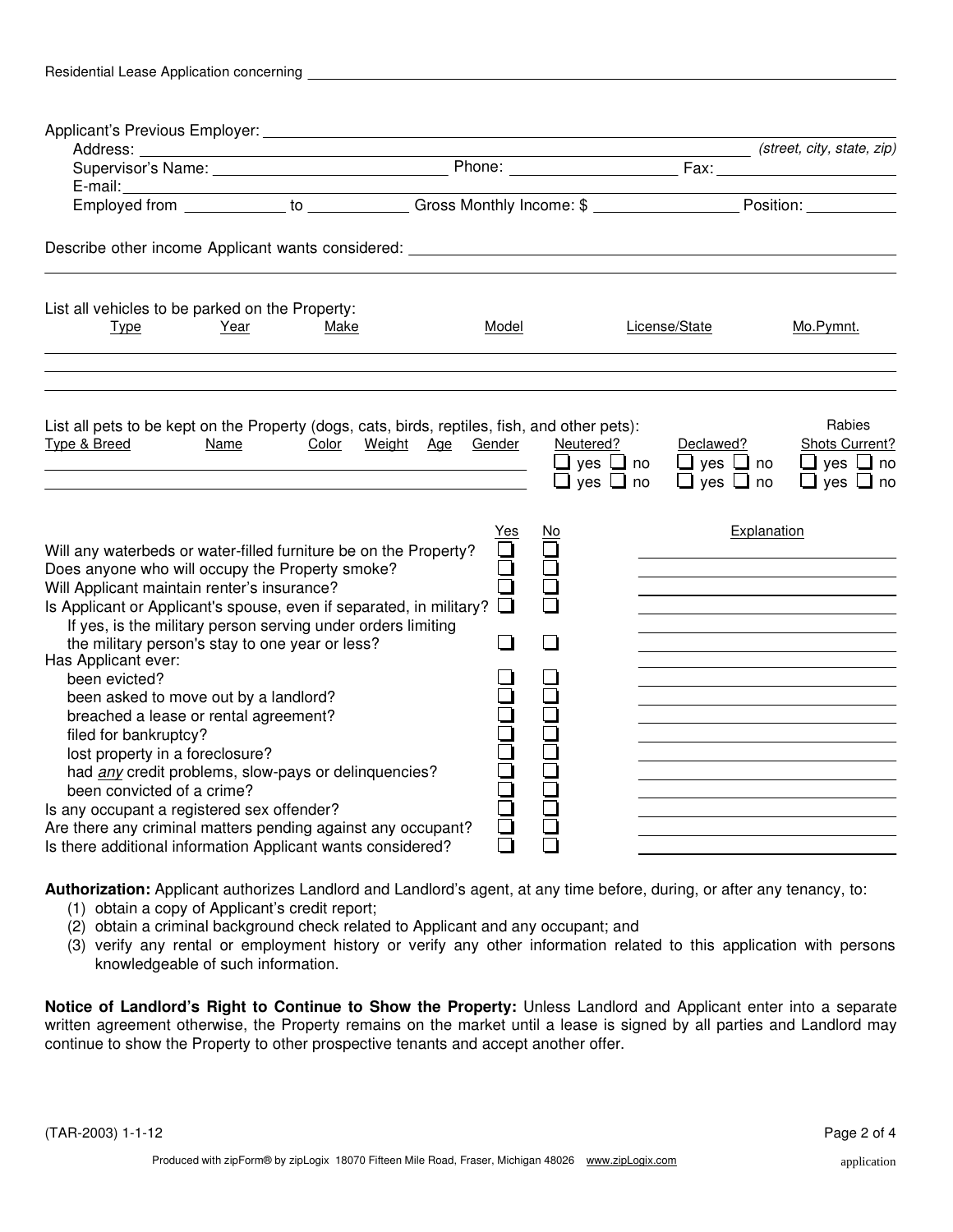**Privacy Policy:** Landlord's agent or property manager maintains a privacy policy that is available upon request.

Fees: Applicant submits a non-refundable fee of \$ 145.00 [15] [or processing and reviewing this application and *(check only one box if applicable):*

 $\Box$  (1) \$ \_\_\_\_\_\_\_\_\_\_\_\_\_\_\_\_\_\_ to be applied to the security deposit upon execution of a lease or returned to

Applicant if a lease is not executed.

Applicant if a lease is not executed.<br> **in accordance with the attached Agreement for** (2) an Application Deposit of \$ Application Deposit and Hold on Property (TAR No. 2009 or similar agreement).

## **Acknowledgement & Representation:**

- (1) Signing this application indicates that Applicant has had the opportunity to review Landlord's tenant selection criteria, which is available upon request. The tenant selection criteria may include factors such as criminal history, credit history, current income and rental history.
- (2) Applicant understands that providing inaccurate or incomplete information is grounds for rejection of this application and forfeiture of any application fee and may be grounds to declare Applicant in breach of any lease the Applicant may sign.
- (3) Applicant represents that the statements in this application are true and complete.

Applicant's Signature **Date Date Date Date Date Date Date Date Date Date** 

|                   | For Landlord's Use: |  |                          |
|-------------------|---------------------|--|--------------------------|
| $On \_\_\_\_\$    |                     |  | (name/initials) notified |
|                   |                     |  |                          |
|                   |                     |  |                          |
|                   |                     |  |                          |
|                   |                     |  |                          |
| (TAR-2003) 1-1-12 |                     |  | Page 3 of 4              |